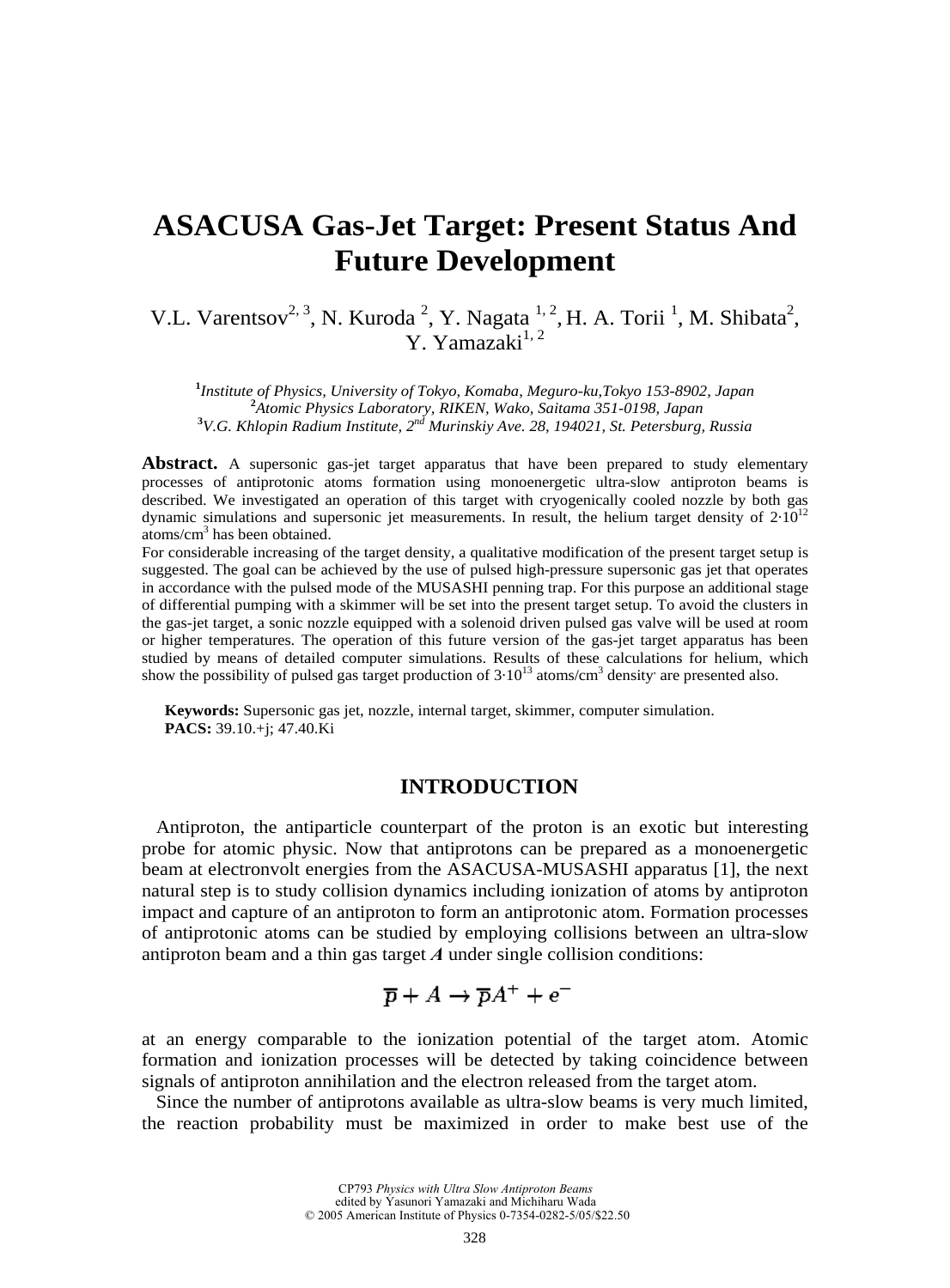antiprotons, and therefore a maximum possible density of atomic gas jets need to be prepared to be crossed with the antiprotonic beams. The number of antiprotonic atoms formed is given by the formula

$$
N_{\overline{p}A^+} = \sigma n_A L N_{\overline{p}},
$$

where  $N_{\overline{B}A}$  is the number of the antiprotonic atoms,  $\sigma$  is the formation cross section,  $n_A$  is the number density of the atomic target,  $L$  is the interaction length, and  $N_{\overline{n}}$  is the number of antiprotons.

Atomic formation cross sections are naturally of the order of  $10^{-16}$  cm<sup>2</sup>, as was confirmed by a few theoretical calculations [2]. Suppose a beam with  $10^5$  antiprotons is available every shot per several minutes  $\left[1\right]$ , we will obtain  $10^2$  antiprotonic atoms for a gas density of  $10^{13}$  atoms/cm<sup>3</sup> at an interaction length of 1 cm. This number is almost at the lower limit of detection in order to assure enough statistical significance for the formation events to be distinguished from background events. At our early stage of development, several ideas for realization of an atomic-beam target were considered [3]. Usage of effusive gas out of micro-capillary array was also considered, but was rejected in favor of supersonic gas jets with a cryo-cold head for two main reasons: 1) the gas flow should be well-collimated and 2) the background vacuum in a collision chamber should be kept at a level below  $10^{-6}$  Torr to allow operation of multichannel plate (MCP) for particle detection and to ensure an ultra-high vacuum of 10<sup>-12</sup> Torr in the antiproton trap 3 m upstream by differential pumping with three apertures in the antiproton beamline [4].

 To begin with, we will prepare rare gas atomic targets starting with the simplest helium atom, before we shall consider atomic and molecular hydrogen targets, which are though simple from theoretical point of view, confront experimental difficulties including special safety precautions needed to be taken.

## **EXPERIMENTAL SETUP**

A schematic figure of the present ASACUSA gas-jet target setup is presented in Fig. 1. It has five differentially pumped vacuum chambers, which are evacuated by turbo molecular pumps (TMP). The first chamber, where the supersonic jet expands into vacuum, is evacuated by a large TMP (Pfeiffer TPH2101P), and backed by a rotary vane pump (Alcatel,  $63 \text{ m}^3/\text{h}$ ). An effective pumping speed of this chamber consists of 1076 l/s for helium, when a gas flow rate through the nozzle is 6.6 mbar l/s. Through the conical skimmer the expansion chamber communicates with the next chamber that is pumped by two TMP (Pfeiffer TMH261), each having a nominal pumping speed for helium of 220 l/s, backed by one rotary vane pump (Alcatel 33  $\text{m}^3$ /h). The third chamber, where the ultra slow antiproton beam crosses the targetbeam and a detector system is placed, provides an additional stage of differential pumping. This collision chamber, communicating with the second chamber by means of a collimator, is pumped by TMP (Leybold TURBOVAC600), and backed by a rotary vane pump (Alcatel,  $15 \text{ m}^3/\text{h}$ ). The last two differentially pumping stages are provided by target-beam dump chambers, which are communicate with each other and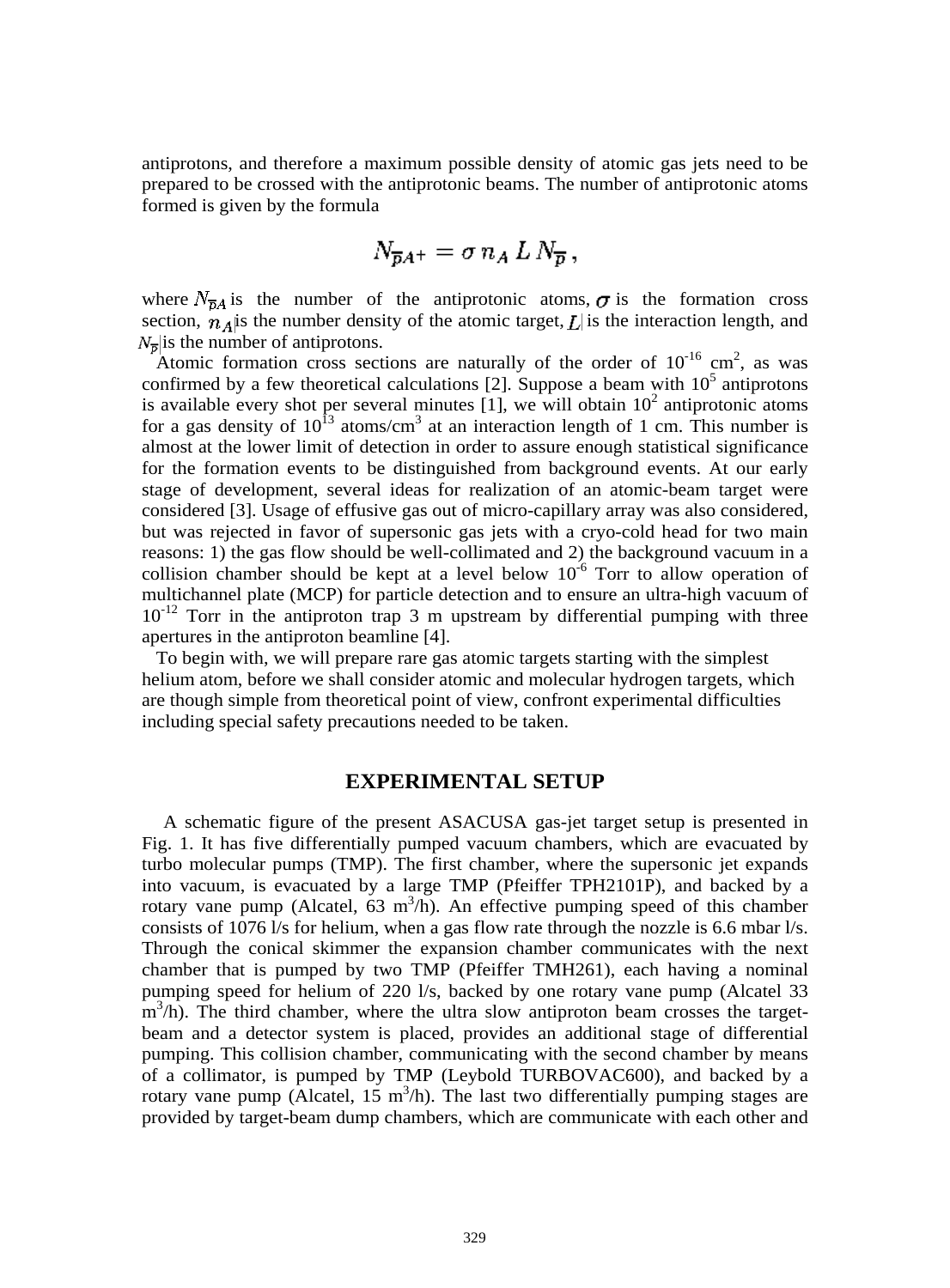the collision chamber by means of short rectangular tubes which are used as diaphragms. The first of these chambers is pumped by TMP (Leybold TURBOVAC600), backed by a rotary vane pump (Alcatel,  $15 \text{ m}^3/\text{h}$ ). The other one is evacuated by a large TMP (Pfeiffer TPH2101P), backed by a rotary vane pump (Alcatel,  $33 \text{ m}^3$ /h). The effective pumping speeds and background gas pressures under typical gas-jet operation conditions are shown in the Fig. 1.



**FIGURE 1.** Schematic figure of the present gas-jet target setup. Five differentially pumped vacuum chambers are evacuated by turbo molecular pumps (TMP). The effective pumping speeds and background gas pressures under typical helium gas-jet operation conditions are shown.

The supersonic jet is produced by gas expansion into vacuum through the nozzle (in our case it is a hole of 0.1 mm in diameter in a gas cell wall). The gas cell with the nozzle is mounted on a cryogenically cooled head that allows decreasing a gas stagnation temperature (in the gas cell) down to 30 K. The cryogenic head, in its turn, is mounted on a movable base that can be displaced under vacuum along the three perpendicular x-y-z axes by means of two bellows. This x-y-z movement of the nozzle allows getting an alignment of the supersonic gas jet relatively to the fixed skimmercollimator axis and regulating the nozzle-skimmer distance. We used it also for the jet profiles measurements, which are described in the next section.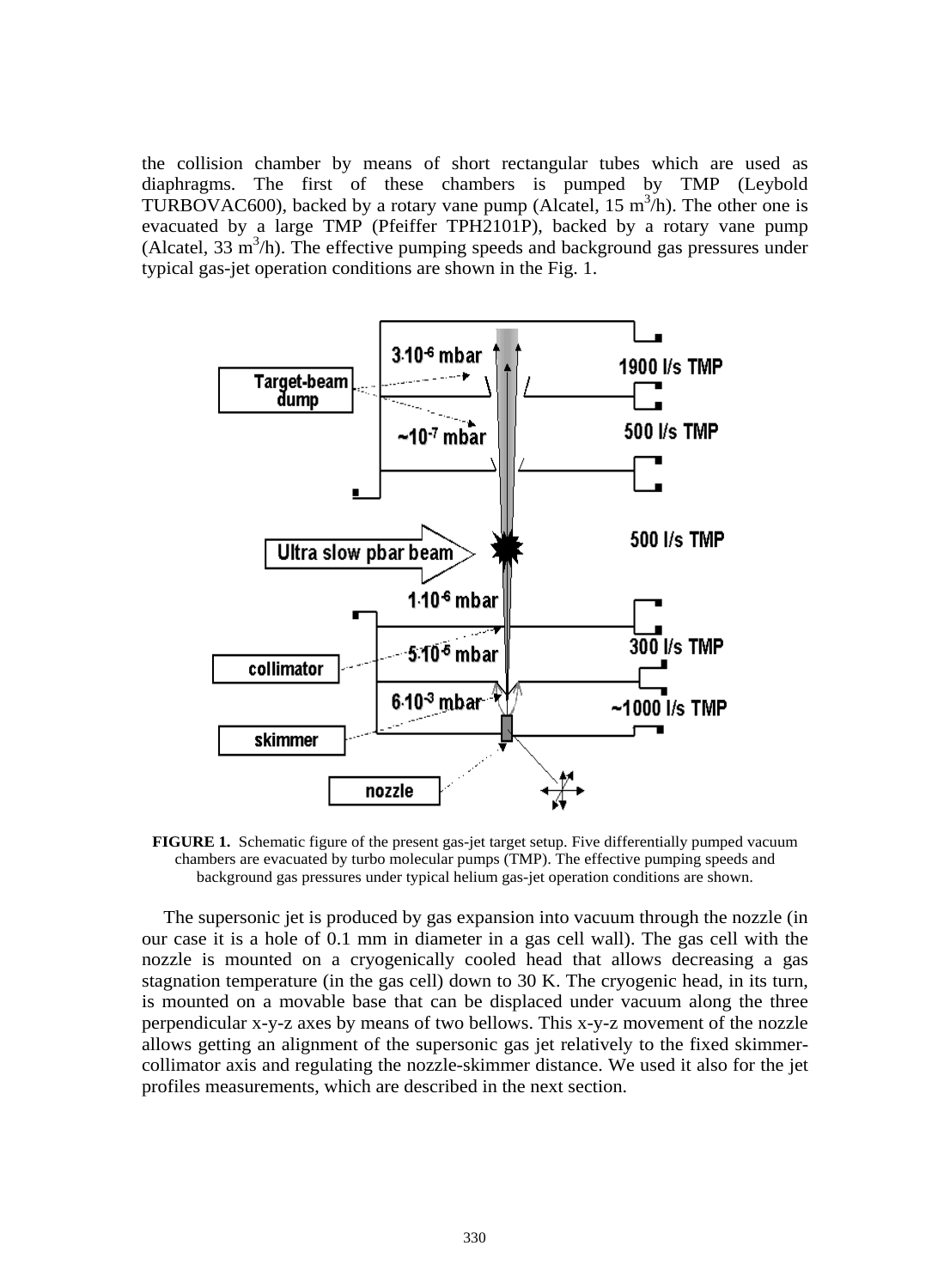The skimmer cuts out the small axial part of the supersonic jet with the forming of the target-beam. In order to minimize the gas flow perturbations at the skimmer entrance, a high quality and precision commercial one (Beam Dynamic Inc., model 10.2) is used. It has a parabolic profile, ultra-thin walls and ultra-sharp orifice edges. The skimmer is mounted on a removable supporting flange and has an entrance orifice diameter of 0.6 mm.

For final target-beam formation, a thin rectangular-shape collimator is used. The collimator has 2.2x4.4 mm aperture and is placed at 35 mm distance from the skimmer entrance.

The shape and sizes of the target-beam in the collision chamber at 50 mm distance from the collimator, where it crosses the antiproton beam, is determined by the described skimmer-collimator geometry. So, the target has 10 mm length at the antiproton beam direction and 5 mm length at the perpendicular one. It should be noticed that such rectangular target-beam geometry has an advantage over a circular beam of 10 mm diameter. Target thickness (it is a product of target density and length in the beam direction) for both cases is near the same. But, taking into account that a 5 mm target size at the perpendicular direction is enough to overlap the antiproton beam, the described rectangular target-beam shape allows improvement of vacuum in the collision chamber due to the decreasing of the gas load into the collision chamber and increasing, at the same time, the operation efficiency of the target-beam dump system.

The distances from the antiproton beam axis to entrances into the  $1<sup>st</sup>$  and  $2<sup>nd</sup>$  targetbeam dump chambers are 50 mm and 100mm, correspondingly. The diaphragm of the  $1<sup>st</sup>$  dump chamber has 23.3x11.7 mm aperture with a tube length at the target-beam direction of 15 mm, the  $2^{nd}$  one has  $31.7x15.9$  mm aperture with the tube length of 25 mm. The length of the  $2<sup>nd</sup>$  dump chamber at the target-beam direction is 80 mm.

## **SUPERSONIC JET MEASUREMENTS AND SIMULATIONS**

The operation of the described supersonic gas-jet target apparatus has been investigated in supersonic jet measurements and gas dynamic simulations. The supersonic jet profiles were measured with an impact pressure probe (often called a Pitot tube), which design is presented in Fig.2.



**FIGURE 2.** Schematic of the Pitot tube design.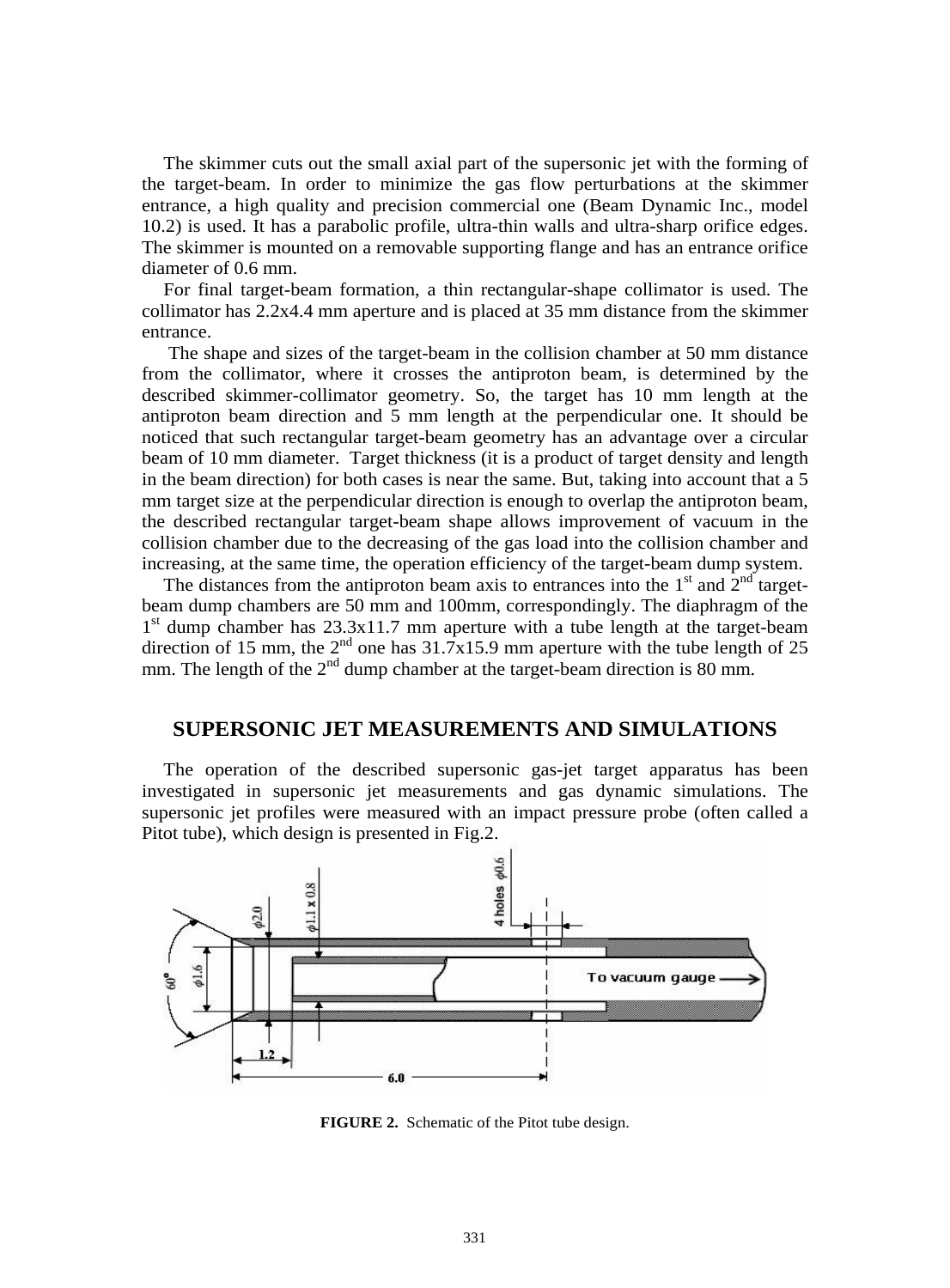The Pitot tubes of this design (Fig.2) have been used first in old experiments at LNPI [5] (Russia), then at GSI [6], LMU-Munich [7] (Germany) and NSCL-MSU [8] (USA). Such a Pitot tube consists of two coaxial combined tubes with 4 small holes drilled in the outer tube wall (see Fig.2). The Pitot tube of this design has an advantage over a simple Pitot tubes because it is insensitive to an angle between Pitot tube axis and an impact gas flow direction. It provides for measurements with accuracy better than 1% up to the angle of 20 degree even at high Mach numbers in the jet [9]. It is interesting to note that a simple tube of 1.02 mm outer diameter has been used in [10] to determine the gas flow angle to the axis in the supersonic nozzle and a low-density nitrogen supersonic jet. In our jet profiles measurements the skimmer was replaced by the Pitot tube (mounted on the holding flange) exactly at the position of the skimmer entrance orifice. In order to determine an optimum stagnation condition (temperature *T0* and pressure *P0*) and a corresponding nozzle-skimmer distance, at which the greatest possible target density is achieved, measurements of the total gas flow rates through the collimator have been carried out also.

Potentialities of the present gas-jet target setup have been also investigated in computer simulations with the VARJET gas dynamic code based on a solution of full time-dependent system of Navier-Stokes equations. This code is described in details in [11], where results of computer experiments for generation of various internal molecular and atomic beam targets from gases and nonvolatile substances are presented as well.

Some results of our Pitot pressure measurements and corresponding calculations for the nozzle temperature  $T_{0}$  = 300 K and stagnation pressure  $P_{0}$  = 2 bar are shown in the Fig. 3. Large disagreement between measurement and calculation at 2 mm distance from the nozzle in Fig.3a may be explained by proximity of the Pitot tube of 2 mm diameter to the nozzle (e.g. the Pitot tube can change local pumping conditions due to its relatively big size). There is some disagreement also between measurements and calculations in description of a radial supersonic jet shape (Fig.3b). The reason has to do with a design defect of our present manipulator for the nozzle movement in x-y directions (perpendicular to the skimmer-collimator axis), because the bellows, which are used to enable the nozzle movement in vacuum, have a resistance force for the x-y movement. It is apparent from an asymmetry of the experimental jet profile in the Fig.3b, because it is obvious that the gas flow from a circular nozzle should be cylindrically symmetric.

In result of investigation of the present target setup operation we have found that the maximum helium target density is achieved when the stagnation pressure  $P_0 = 1.4$ bar at the nozzle temperature  $T_{0} = 150$  K. Figure 4 shows results of measurements of the helium target density as a function of the nozzle-skimmer distance.

The target density  $\boldsymbol{n}$  (in atoms/cm<sup>3</sup>) can be obtained from measurements of total gas flow  $\Phi_{tot} = \Phi_3 + \Phi_4 + \Phi_5$  (in mbar·l/s) through the collimator absorbed by the pump of collision chamber  $\Phi_3$  (when it is disconnected by flange from the pbar beam line) and  $\Phi_4$  and  $\Phi_5$  evacuated by pumps of two target-beam dump chambers. The gas flow  $\Phi_i$  is equal to a product of the pressure increase  $\Delta P_i$  in the vacuum chamber in response to the jet flow from the nozzle (measured by vacuum gauge) and known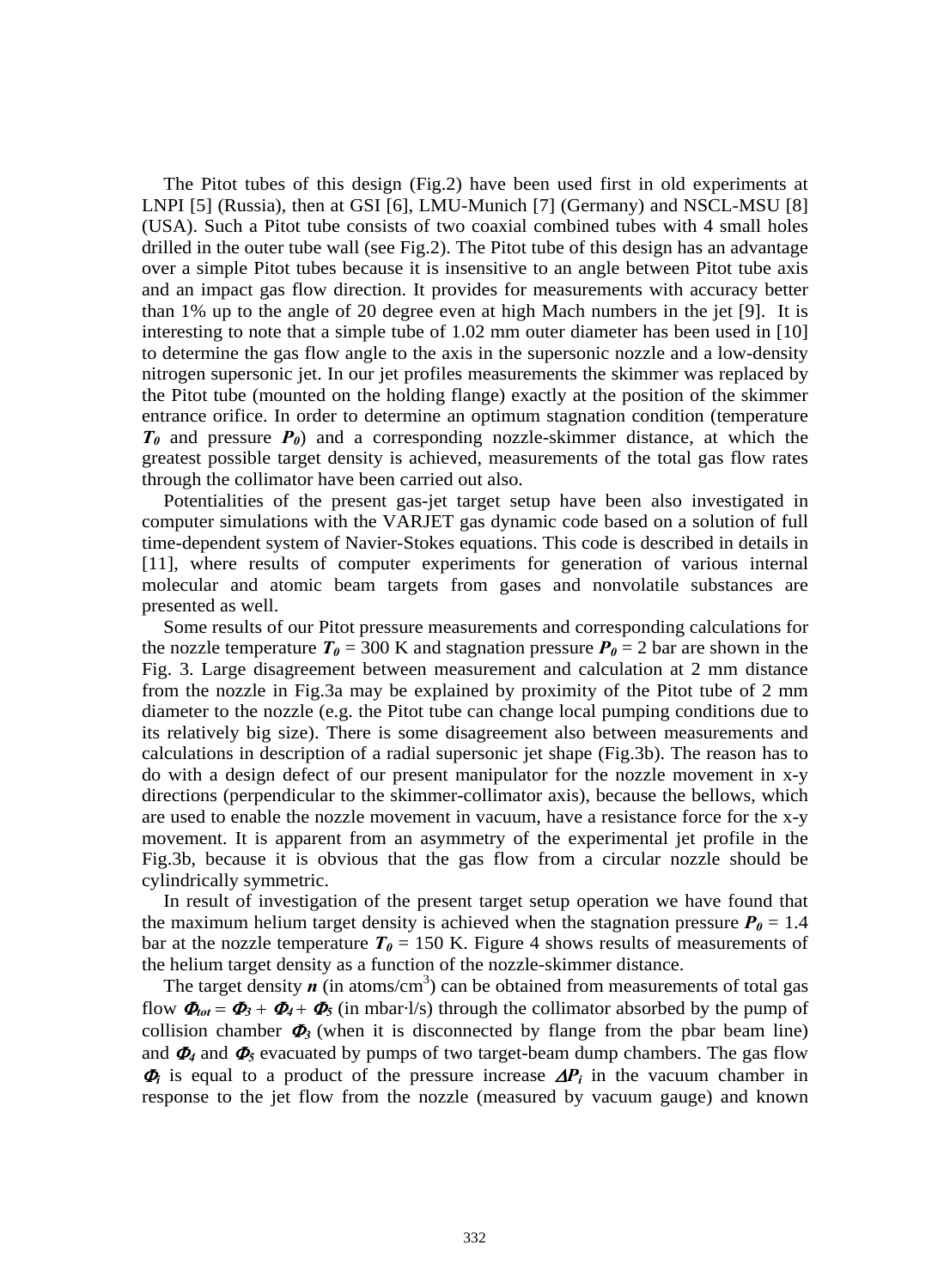

pumping speed  $S_i$  (in l/s):  $\Phi_i = \Delta P_i \cdot S_i$ . Notice, that at room temperature 1 mbar·l/s = 2.4.10<sup>19</sup> atoms/s.<br>4.0 **1** 

**FIGURE 3.** The Pitot pressure profiles of the helium supersonic jet for the nozzle temperature  $T_0 = 300$  K and stagnation pressure  $P_0 = 2$  bar. (a) The pressure along the axis. (b) The radial pressure distribution at 3 mm downstream the nozzle.

To determine the target density, one can use the following equation  $\mathbf{n} = \mathbf{\Phi}_{tot} / (A_b)$  $V_b$ ), where  $A_b$  is area of a target-beam cross section (in cm<sup>2</sup>) and  $V_b$  is value of an atomic beam velocity (in cm/s). The target-beam area  $A<sub>b</sub>$  is defined only by the skimmer-collimator geometry and in our case it is about  $0.5 \text{ cm}^2$ . The beam velocity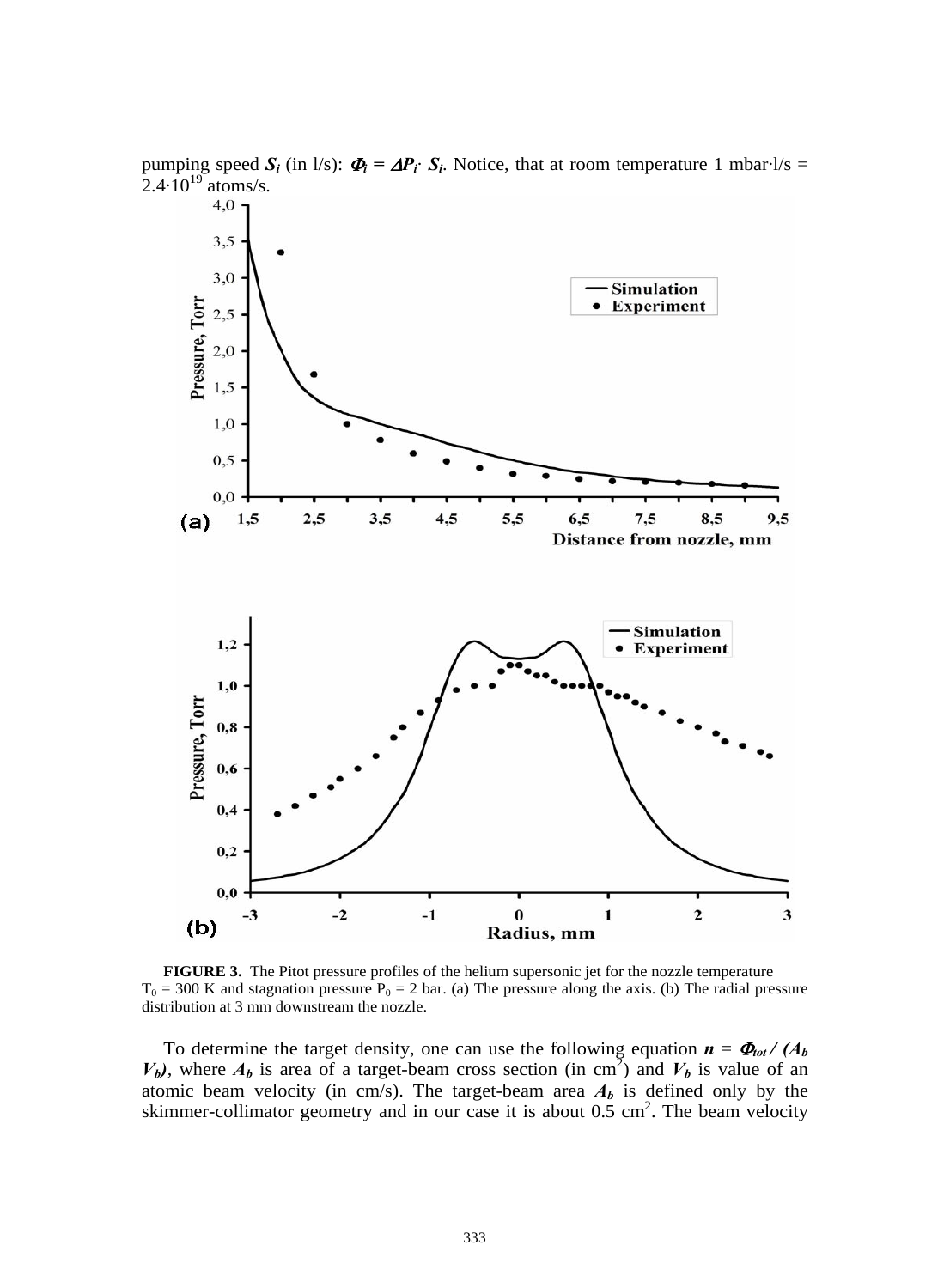$V_b$  is equal to the gas jet velocity  $V_{jet}$  at the skimmer entrance. The  $V_{jet}$  for big Mach numbers can be estimated in the isentropic approximation using the following equation:

$$
V_{jet} = \sqrt{\frac{2\cancel{r}kT_0}{m(\gamma - 1)}} \enspace ,
$$

where *γ* is the ratio of specific heats, *k* is Boltzmann's constant and *m* is atomic mass.

The  $V_{jet}$  can be obtained with a good accuracy for any Mach number from our VARJET simulations as well. E.g. the described method of the target density measurement has been used in works [12-14] as well.



**FIGURE 4.** The helium target density as a function of the nozzle-skimmer distance for the nozzle temperature  $T_0 = 150$  K and the stagnation pressure  $P_0 = 1.4$  bar.

It can be seen that a target density curve has a maximum when the skimmer is placed at 4-5 mm distance from the nozzle. It is a matter of common knowledge that for an optimum skimmer position, a Knudsen number determined as a ratio of a free pass length to the skimmer orifice diameter should be about one. According to our simulation for  $T_{\theta} = 150$  K and  $P_{\theta} = 1.4$  bar, the helium density on the axis of supersonic jet at 4 mm downstream the nozzle is  $5.7 \cdot 10^{15}$  atoms/cm<sup>3</sup>. So, the Knudsen number, in this instance, for the skimmer diameter of 0.6 mm is about 1.1.

Some results of computer simulations for the present gas-jet target setup are listed in the Table 1.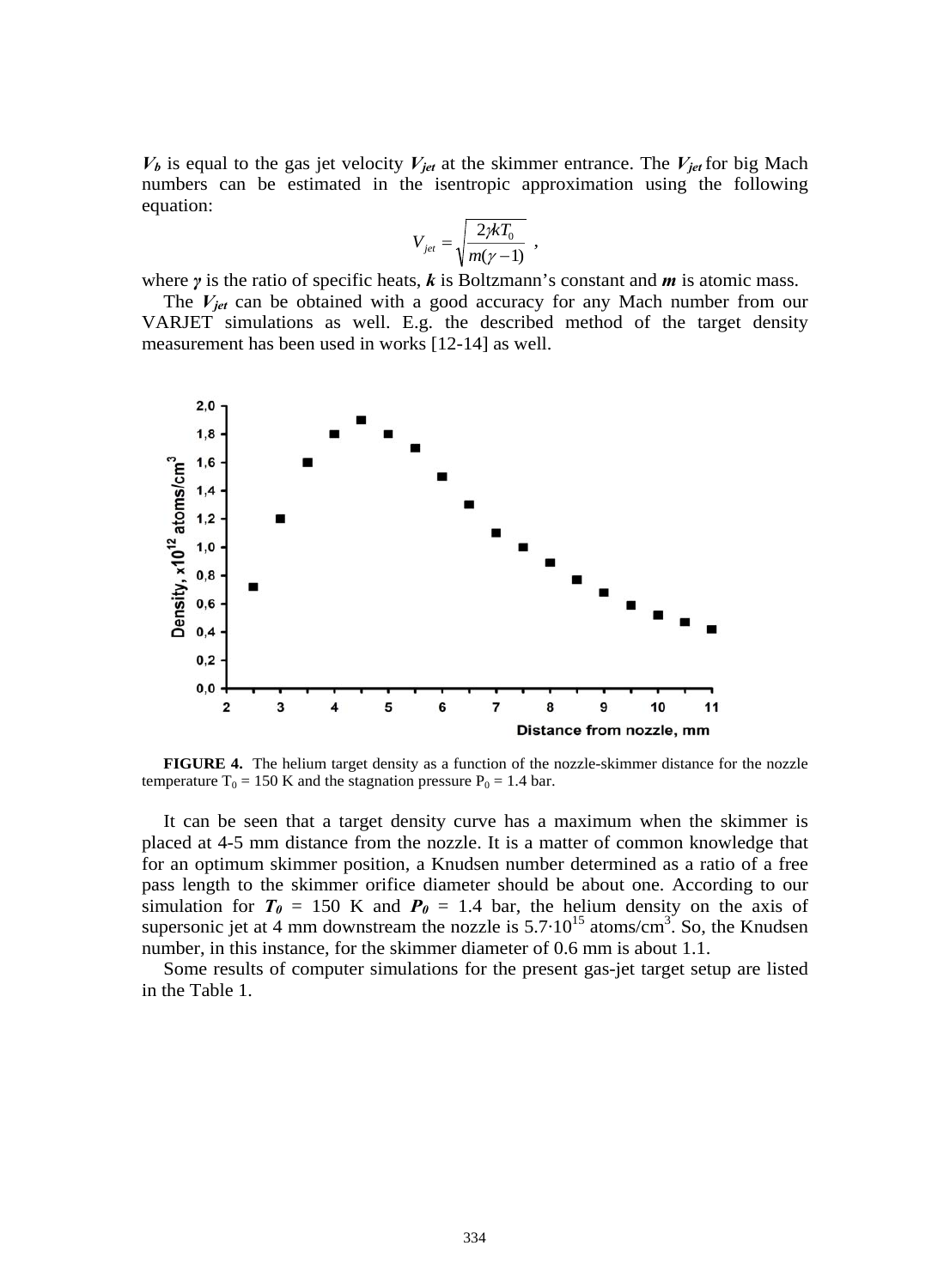| <b>TABLE1.</b> Main characteristics of He supersonic gas-jet target for the present target setup |  |  |
|--------------------------------------------------------------------------------------------------|--|--|
| $0.1$ mm                                                                                         |  |  |
| $0.6 \text{ mm}$                                                                                 |  |  |
| 2.2x4.4mm                                                                                        |  |  |
| $35 \text{ mm}$                                                                                  |  |  |
| 4 mm                                                                                             |  |  |
| 150K                                                                                             |  |  |
| 1.4 <sub>bar</sub>                                                                               |  |  |
| $6.6$ mbar $\frac{1}{s}$                                                                         |  |  |
| 13.1 K                                                                                           |  |  |
| 5.9                                                                                              |  |  |
| $1190 \text{ m/s}$                                                                               |  |  |
| $5 \times 10$ mm                                                                                 |  |  |
| $1.8 \cdot 10^{12}$ atoms/cm <sup>3</sup>                                                        |  |  |
|                                                                                                  |  |  |

As evident from Tab. 1, the calculated helium target density is in a good agreement with the experimental one.

It should be pointed out that, in principle, the decreasing of stagnation temperature at constant value of the total gas flow rate through the nozzle makes possible higher Mach numbers in the jet and thus higher gas target densities. The reason is that gas viscosity effects decrease with temperature decreasing. So, our simulation for 6.6 mbarl/s the helium flow rate through the nozzle of 0.1 mm throat diameter and stagnation temperature  $T_{\theta}$  = 30 K revealed that the target density may be as much as  $1 \cdot 10^{13}$  atoms/cm<sup>3</sup> even for the present gas-jet target apparatus. Unfortunately, due to some design defect of the present setup, a tilting of the cryogenic head (with the nozzle) about skimmer-collimator axis takes place on cooling, causing the target density to decrease.

## **ASACUSA TARGET FUTURE DEVELOPMENT**

For considerable increasing of the ASACUSA gas-jet target density, a qualitative modification of the present target setup is scheduled for future experiments with ultra slow antiprotons. The goal can be achieved by the use of pulsed high-pressure supersonic gas jet that operates in accordance with the pulsed mode of the MUSASHI penning trap [15]. For this purpose an additional stage of differential pumping with a skimmer will be set into the present target setup. To avoid the clusters in gas-jet targets of different gases, the nozzle will operate at room or higher temperatures.

Typical ultra slow antiproton beam pulse duration is about 10s with a repetition rate of 0.01 Hz (one antiproton shot per 100 s). So, the using of pulsed mode of supersonic gas jet from a converging sonic nozzle equipped with a solenoid driven pulsed gas valve will allow using much higher stagnation pressures keeping the same level of time-average gas consumption. The operation of the pulsed nozzles for producing molecular and cluster beams have been described elsewhere [16-21].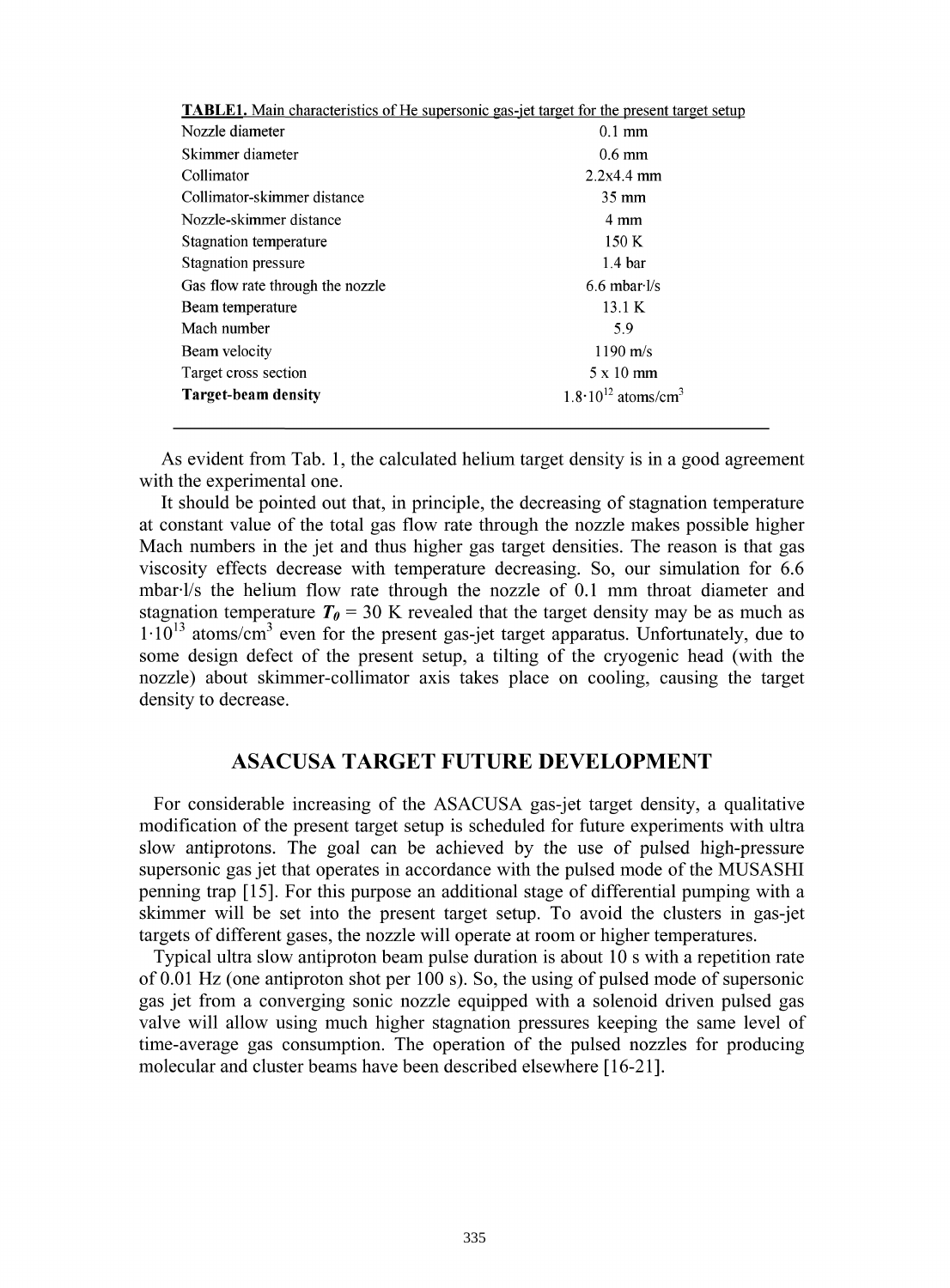The using of higher stagnation pressures provides a way of achieving larger Mach numbers in the jet and, as a result, obtaining higher target densities.

Schematic figure of a future gas-jet target setup is presented in Fig. 5. The distance between skimmers is 25 mm. The higher stagnation pressure  $P_{\theta}$  in the nozzle leads to increase of background gas pressure in the nozzle exhaust chamber, so that this background pressure during the helium jet-pulse from the nozzle of 0.1 mm throat diameter at  $P_0 = 23$  bar will be about 0.1 mbar. That's why we will need to use a Roots pump of about 800 l/s (see Fig.5) instead of presently used turbo molecular pump (Pfeiffer TMH261).



**FIGURE 5.** Schematic figure of a future gas-jet target setup. The sonic nozzle is equipped with a solenoid driven pulsed gas valve. Given pressure values show typical vacuum conditions in the system during the helium jet-pulse.

The operation of the described future version of the ASACUSA gas-jet target apparatus has been studied by means of detailed time-dependent simulations with VARJET code [11]. Among other things the simulations revealed that a steady flow of the He supersonic jet is attained within 1 ms after the pulsed gas valve opening. So, to ensure that the gas target density remain constant throughout an antiproton beam shot, all one only has to do is to open the gas valve 1 ms before the first antiproton from MUSHASHI penning trap will reach the target position in the collision chamber. By way of illustration, Fig. 6 shows calculated time profile of the axial He jet velocity at 11 mm downstream the nozzle.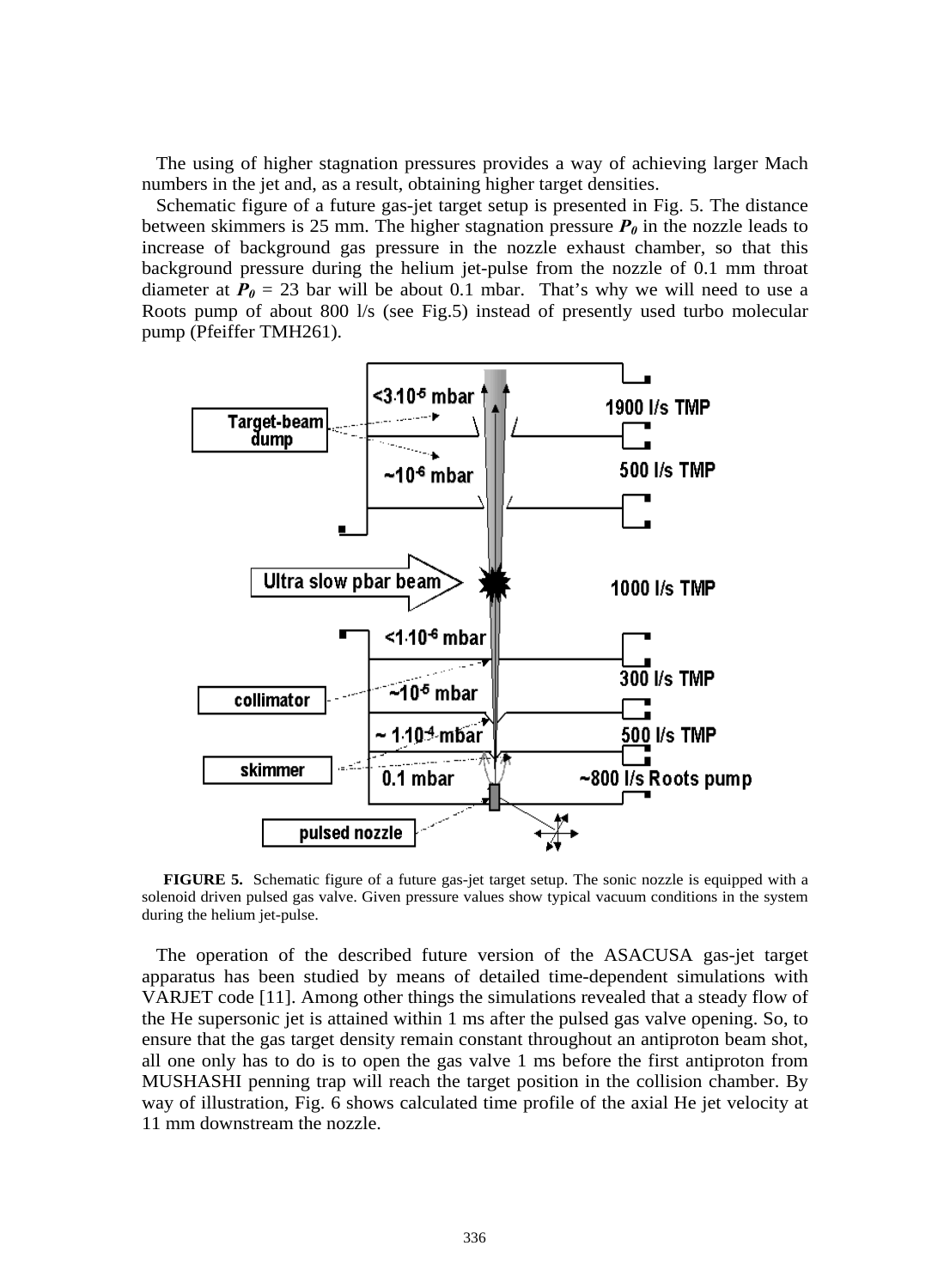

**FIGURE 6.** Calculated time profile of the axial He jet velocity at 11 mm downstream the nozzle for  $P_0 = 22.6$  bar,  $T_0 = 300$  K. The nozzle throat diameter is 0.1 mm.

Some results of these calculations for pulsed He gas-jet target are presented in Figs. 7 and 8. Figure 7 shows the static pressure, density, Mach number and static temperature distributions along the axis of He pulsed jet for  $P_0 = 22.6$  bar,  $T_0 = 300$  K. The converging sonic nozzle throat diameter is 0.1 mm. The helium density on the jet axis at 11mm downstream the nozzle is  $5.1 \cdot 10^{15}$  atoms/cm<sup>3</sup> and this place very suits for the position of the skimmer with 0.6 mm orifice, because the Knudsen number in this case is about 1.2. It is interesting to note that at 11 mm distance from the nozzle the pressure on the jet axis (Fig.  $7(a)$ ) is 200 times less than background gas pressure. Whereas the gas density here (Fig. 7(b)) is twice as large as the background gas density outside the supersonic jet. One can see also from this figure that due to the supersonic gas expansion into vacuum the Mach number (Fig.  $7(c)$ ) in the jet is increased up to 36 and static temperature (Fig. 7(d)) drops below 1 K.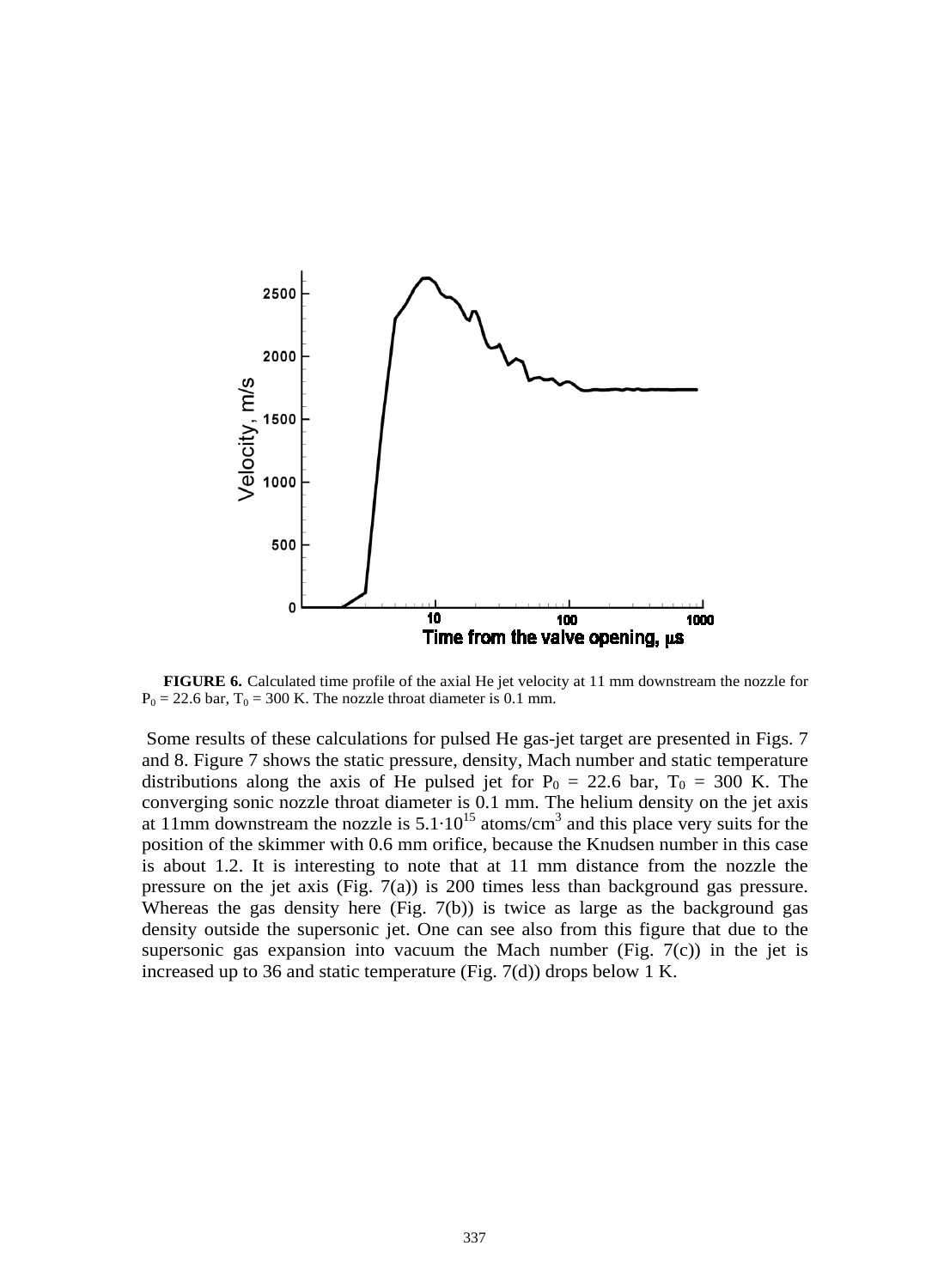

**FIGURE 7.** Calculated static pressure (a), density (b), Mach number (c) and static temperature (d) distributions along the axis for the same pulsed jet as that of Fig. 6.

Figure 8 shows radial profiles of the static pressure, density, static temperature and gas flow velocity at 11 mm downstream the nozzle. A strong barrel shock wave structure of the supersonic jet that is clear defined in the Figs.7 and 8 shields an axial jet region against background gas penetration into the gas-jet target and it is reasonable also to say that the nozzle-skimmer distance of about 11 mm looks as an optimum one.

 Main design and operation parameters of the future gas-jet target apparatus for the case of the pulsed He supersonic jet are listed in the Table 2.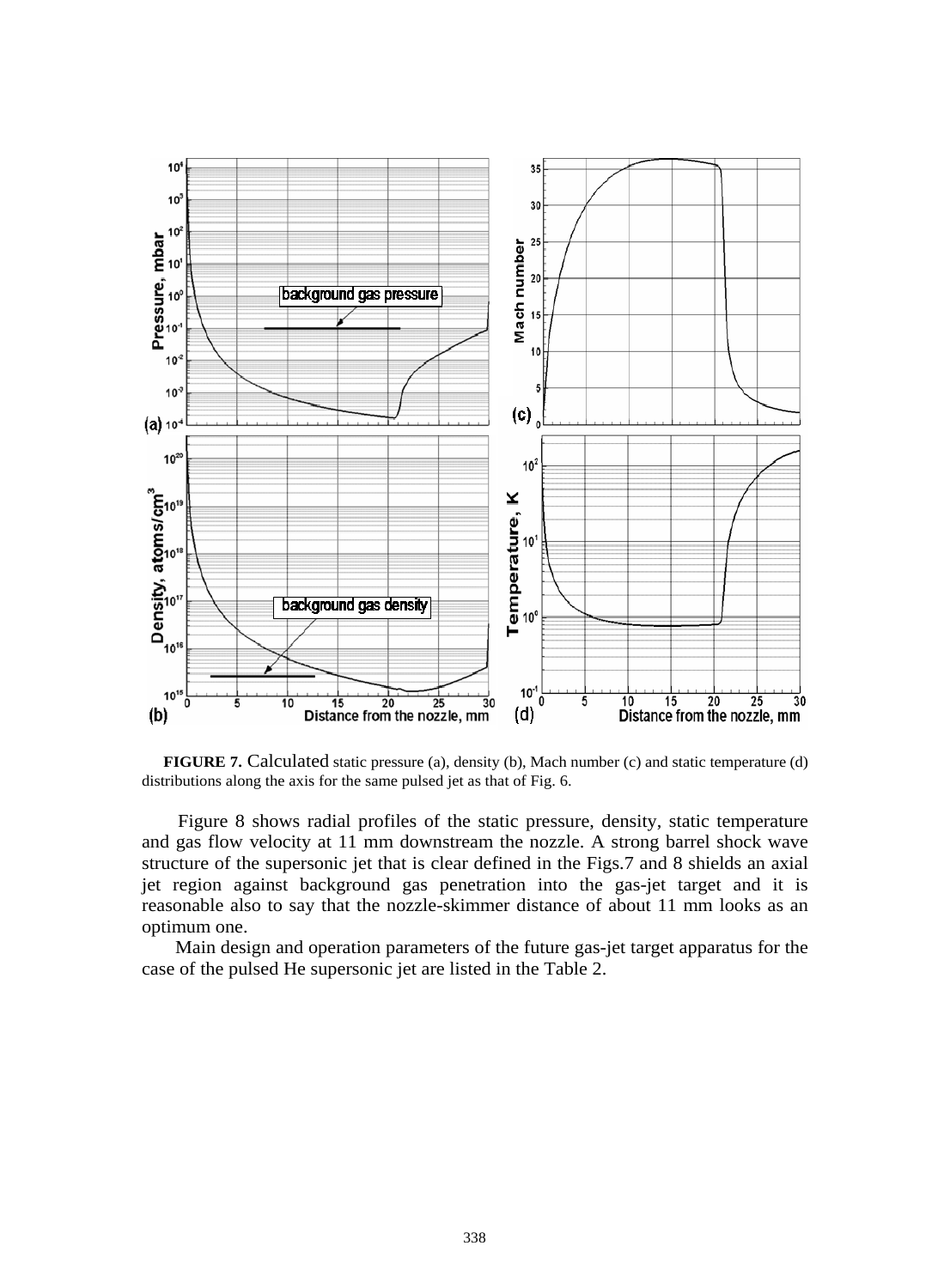

**FIGURE** 8. Calculated radial profiles of the static pressure (a), density (b), static temperature (c) and gas flow velocity (d) at 11 mm downstream the nozzle for the same pulsed jet as that of Figs. 6 and 7.

| pulsed He supersonic jet<br>Nozzle diameter  | $0.1 \text{ mm}$                          |
|----------------------------------------------|-------------------------------------------|
| 1 <sup>st</sup> skimmer diameter             | $0.6 \text{ mm}$                          |
| $2nd$ skimmer diameter                       | $2.2 \text{ mm}$                          |
| Nozzle-skimmer distance                      | $11 \text{ mm}$                           |
| Skimmer-skimmer distance                     | $25 \text{ mm}$                           |
| Skimmer-collimator distance                  | $35 \text{ mm}$                           |
| Stagnation temperature                       | 300 K                                     |
| Stagnation pressure                          | 22.6 <sub>bar</sub>                       |
| Gas flow rate though the nozzle during pulse | $78.5 \text{ mbar·l/s}$                   |
| Beam temperature                             | 0.78K                                     |
| Mach number                                  | 35.8                                      |
| Beam velocity                                | $1733 \text{ m/s}$                        |
| Target cross section                         | $4 \times 8$ mm                           |
| <b>Target-beam density</b>                   | $3.0 \cdot 10^{13}$ atoms/cm <sup>3</sup> |

| <b>TABLE 2.</b> Main design and operation parameters of the future gas-jet target apparatus for the case of |  |  |
|-------------------------------------------------------------------------------------------------------------|--|--|
|                                                                                                             |  |  |